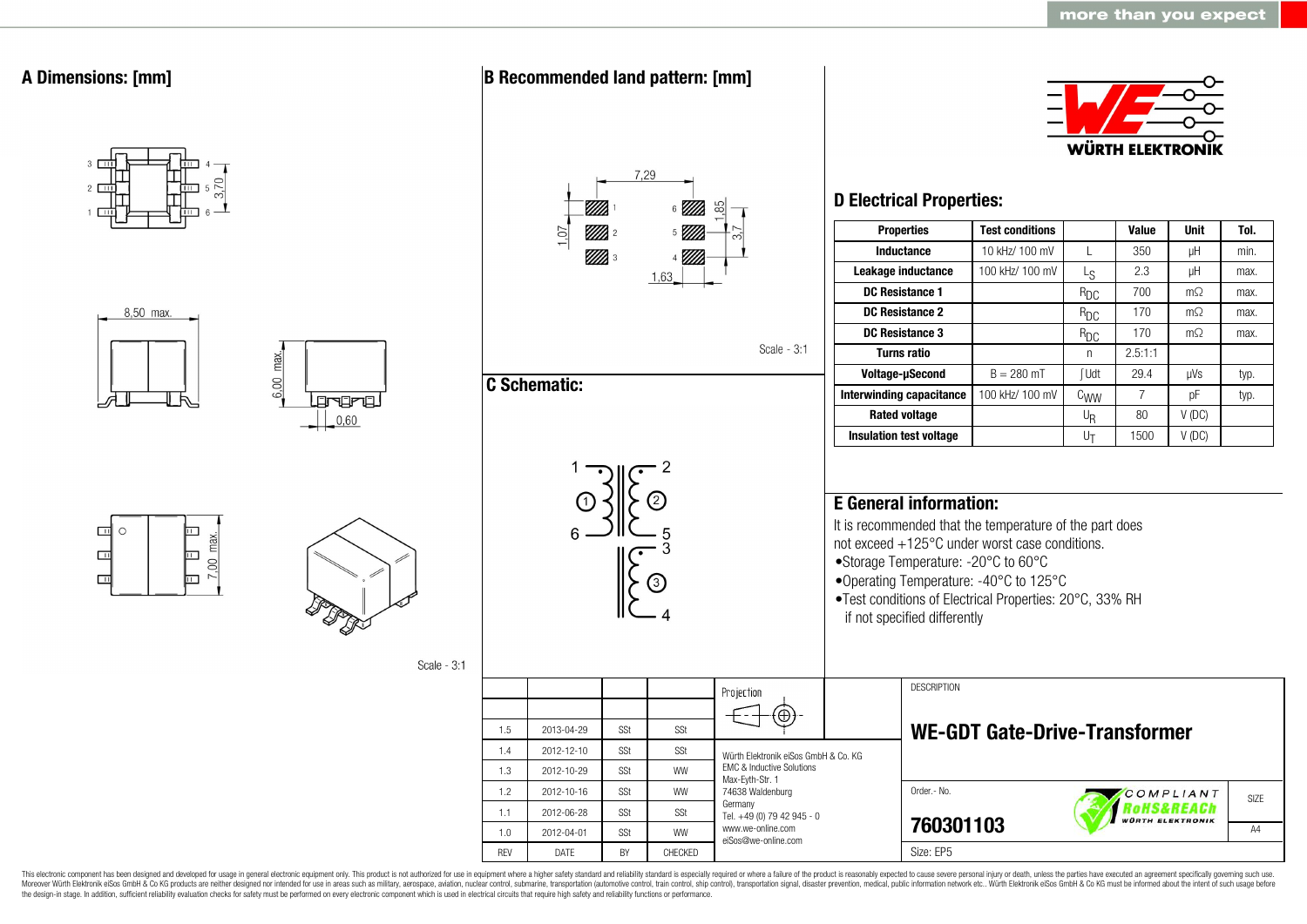## **H Soldering Specifications:**



# $T_{p}$  $T_c - 5$ °C Max. Ramp Up Rate = 3°C/s Max. Ramp Down Rate = 6°C/s ⇑  $\mathsf{T}_\mathsf{L}$ t. Preheat Area smax Temperature  $T_{\text{smin}}$ 25 Time 25°C to Peak Time  $\implies$

# **H1: Classification Reflow Profile for SMT components: H2: Classification Reflow Profiles**

| <b>Profile Feature</b>                                                                                                                        | <b>Pb-Free Assembly</b>                                |
|-----------------------------------------------------------------------------------------------------------------------------------------------|--------------------------------------------------------|
| Preheat<br>- Temperature Min (T <sub>smin</sub> )<br>- Temperature Max (T <sub>Smax</sub> )<br>- Time $(t_s)$ from $(T_{smin}$ to $T_{smax})$ | $150^{\circ}$ C<br>$200^{\circ}$ C<br>$60-120$ seconds |
| Ramp-up rate $(T_1$ to $T_p$ )                                                                                                                | $3^{\circ}$ C/ second max.                             |
| Liquidous temperature $(T1)$<br>Time $(t_1)$ maintained above $T_1$                                                                           | $217^{\circ}$ C<br>$60-150$ seconds                    |
| Peak package body temperature $(T_p)$                                                                                                         | See Table H <sub>3</sub>                               |
| Time within 5°C of actual peak temperature $(t_n)$                                                                                            | 20-30 seconds                                          |
| Ramp-down rate ( $T_P$ to $T_I$ )                                                                                                             | $6^{\circ}$ C/ second max.                             |
| Time 25°C to peak temperature                                                                                                                 | 8 minutes max.                                         |

refer to IPC/JEDEC J-STD-020D

## **H3: Package Classification Reflow Temperature**

|                         | <b>Package Thickness</b> | Volume mm <sup>3</sup><br>$350$ | Volume mm <sup>3</sup><br>$350 - 2000$ | Volume mm <sup>3</sup><br>>2000 |
|-------------------------|--------------------------|---------------------------------|----------------------------------------|---------------------------------|
| <b>PB-Free Assembly</b> | $< 1.6$ mm               | $260^{\circ}$ C                 | $260^{\circ}$ C                        | $260^{\circ}$ C                 |
| <b>PB-Free Assembly</b> | $1.6 - 2.5$ mm           | $260^{\circ}$ C                 | $250^{\circ}$ C                        | $245^{\circ}$ C                 |
| <b>PB-Free Assembly</b> | $> 2.5$ mm               | $250^{\circ}$ C                 | $245^{\circ}$ C                        | $245^{\circ}$ C                 |

refer to IPC/JEDEC J-STD-020D

|            |             |     |           | Projection<br>$\Theta$                                                      |  | <b>DESCRIPTION</b> |                                                        |                   |
|------------|-------------|-----|-----------|-----------------------------------------------------------------------------|--|--------------------|--------------------------------------------------------|-------------------|
| 1.5        | 2013-04-29  | SSt | SSt       |                                                                             |  |                    | <b>WE-GDT Gate-Drive-Transformer</b>                   |                   |
| 1.4        | 2012-12-10  | SSt | SSt       | Würth Elektronik eiSos GmbH & Co. KG                                        |  |                    |                                                        |                   |
| 1.3        | 2012-10-29  | SSt | <b>WW</b> | <b>EMC &amp; Inductive Solutions</b><br>Max-Eyth-Str. 1<br>74638 Waldenburg |  |                    |                                                        |                   |
| 1.2        | 2012-10-16  | SSt | <b>WW</b> |                                                                             |  | Order.- No.        | COMPLIANT                                              | SI <sub>7</sub> F |
| 1.1        | 2012-06-28  | SSt | SSt       | Germany<br>Tel. +49 (0) 79 42 945 - 0                                       |  |                    | <i><b>OHS&amp;REACh</b></i><br><b>WÜRTH ELEKTRONIK</b> |                   |
| 1.0        | 2012-04-01  | SSt | <b>WW</b> | www.we-online.com<br>eiSos@we-online.com                                    |  | 760301103          |                                                        | A4                |
| <b>RFV</b> | <b>DATE</b> | BY  | CHECKED   |                                                                             |  | Size: EP5          |                                                        |                   |

This electronic component has been designed and developed for usage in general electronic equipment only. This product is not authorized for use in equipment where a higher safety standard and reliability standard and reli Moreover Würth Elektronik eiSos GmbH & Co KG products are neither designed nor intended for use in areas such as military, aerospace, aviation, nuclear control, submarine, transportation (automotive control), stain control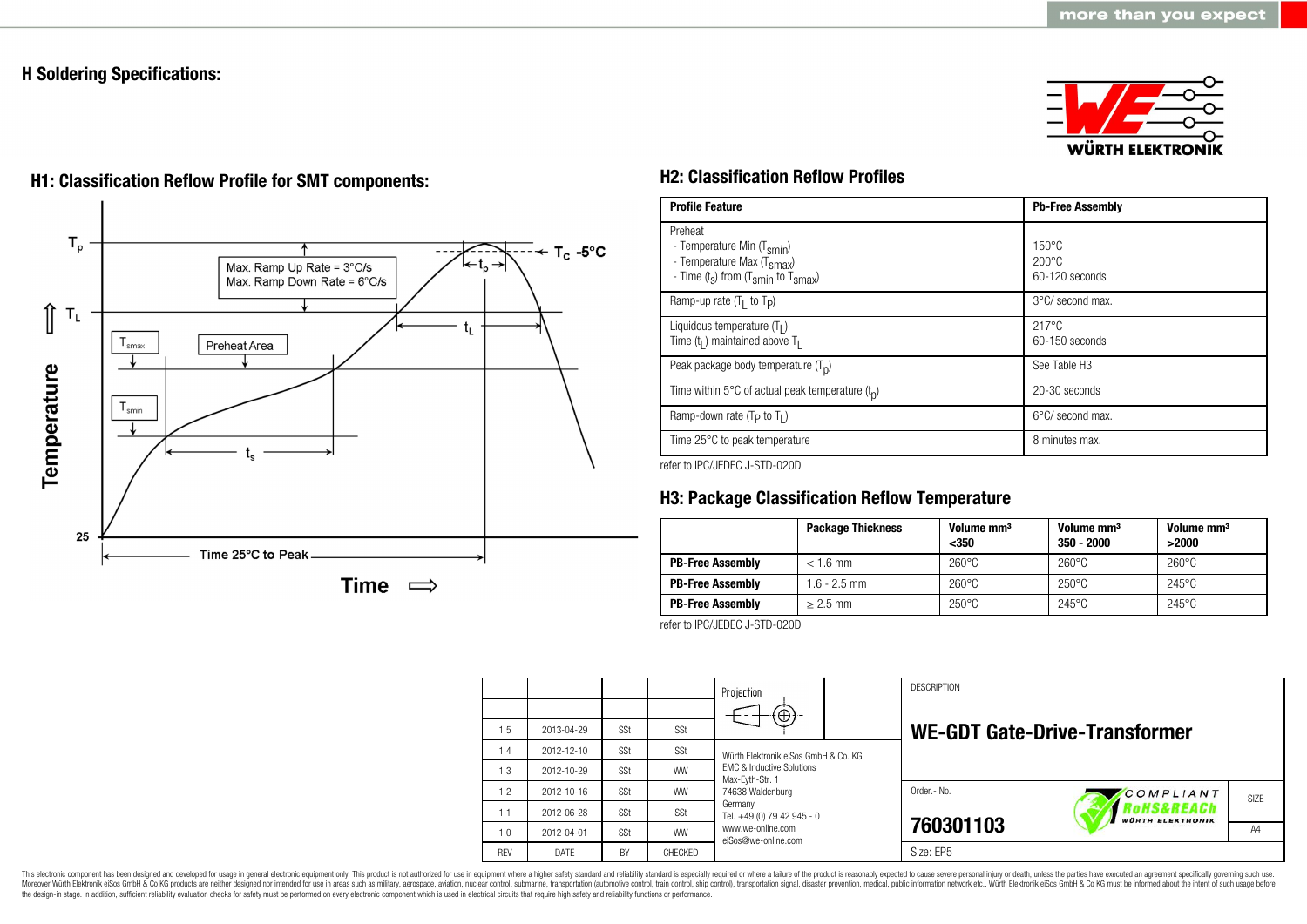## **I Cautions and Warnings:**

## **The following conditions apply to all goods within the product series of WE-GDT of Würth Elektronik eiSos GmbH & Co. KG:**

## **General:**

All recommendations according to the general technical specifications of the data sheet have to be complied with.

The disposal and operation of the product within ambient conditions which probably alloy or harm the wire isolation has to be avoided.

If the product is potted in customer applications, the potting material might shrink during and after hardening. Accordingly to this the product is exposed to the pressure of the potting material with the effect that the core, wire and termination is possibly damaged by this pressure and so the electrical as well as the mechanical characteristics are endanger to be affected. After the potting material is cured, the core, wire and termination of the product have to be checked if any reduced electrical or mechanical functions or destructions have occurred.

The responsibility for the applicability of customer specific products and use in a particular customer design is always within the authority of the customer. All technical specifications for standard products do also apply for customer specific products.

Cleaning agents that are used to clean application might damage or change the characteristics of the component, body, pins or termination.

Direct mechanical impact to the product shall be prevented as the ferrite material of the core could flake or in the worst case it could break.

#### **Product specific:**

Follow all instructions mentioned in the datasheet, especially:

- •The solder profile has to be complied with according to the technical reflow soldering specification, otherwise no warranty will be sustained.
- •Wave soldering is not applicable. Reflow soldering is recommended.
- •All products shall be used before the end of the period of 12 months based on the product date-code, if not a 100% solderability can´t be warranted
- •Violation of the technical product specifications such as exceeding the nominal rated current will result in the loss of warranty.



|            |            |     |           | Projection                                                                  |  | <b>DESCRIPTION</b> |                                      |                   |
|------------|------------|-----|-----------|-----------------------------------------------------------------------------|--|--------------------|--------------------------------------|-------------------|
|            |            |     |           | $\circledcirc$                                                              |  |                    |                                      |                   |
| 1.5        | 2013-04-29 | SSt | SSt       |                                                                             |  |                    | <b>WE-GDT Gate-Drive-Transformer</b> |                   |
| 1.4        | 2012-12-10 | SSt | SSt       | Würth Flektronik eiSos GmbH & Co. KG                                        |  |                    |                                      |                   |
| 1.3        | 2012-10-29 | SSt | <b>WW</b> | <b>EMC &amp; Inductive Solutions</b><br>Max-Eyth-Str. 1<br>74638 Waldenburg |  |                    |                                      |                   |
| 1.2        | 2012-10-16 | SSt | <b>WW</b> |                                                                             |  | Order - No.        | COMPLIANT                            | SI <sub>7</sub> F |
| 1.1        | 2012-06-28 | SSt | SSt       | Germany<br>Tel. +49 (0) 79 42 945 - 0                                       |  |                    | oHS&REACh<br><b>WÜRTH ELEKTRONIK</b> |                   |
| 1.0        | 2012-04-01 | SSt | <b>WW</b> | www.we-online.com<br>eiSos@we-online.com                                    |  | 760301103          |                                      | A4                |
| <b>RFV</b> | DATE       | BY  | CHECKED   |                                                                             |  | Size: EP5          |                                      |                   |

This electronic component has been designed and developed for usage in general electronic equipment only. This product is not authorized for use in equipment where a higher safety standard and reliability standard is espec Moreover Würth Elektronik eiSos GmbH & Co KG products are neither designed nor intended for use in areas such as military, aerospace, aviation, nuclear control, submarine, transportation (automotive control), tain control) the design-in stage. In addition, sufficient reliability evaluation checks for safety must be performed on every electronic component which is used in electrical circuits that require high safety and reliability functions